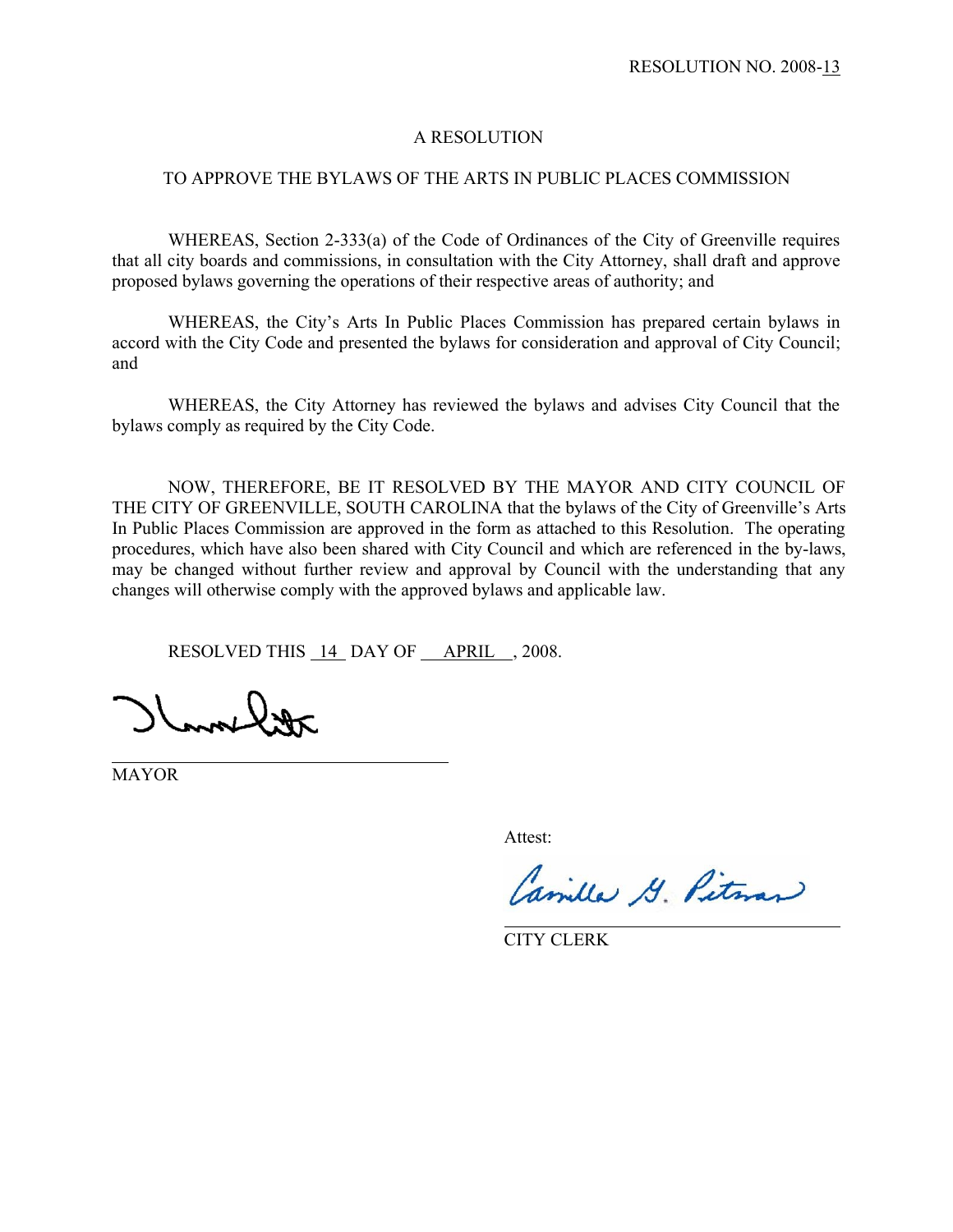## BYLAWS OF THE CITY OF GREENVILLE ARTS IN PUBLIC PLACES COMMISSION

### Article I – Name

The name of this municipal commission, as established by the provisions of the City Of Greenville Ordinance No. 2004-24, enacted by the city Council on April 12, 2004, shall be the City of Greenville Arts in Public Places Commission.

### Article II – Agenda

For each meeting, a written agenda shall be furnished by the staff liaison to each member of the Commission, and shall be published according to the requirements of the South Carolina Freedom of Information Act. The staff liaison shall notify the city clerk reasonably in advance of all meetings. The agenda shall be posted at least five (5) days prior to each regular meeting, and at least twenty-four (24) hours prior to a special meeting. Items may be removed from the agenda, or postponed, at the meeting by majority vote of the members present and qualified to vote.

### Article III – Officers

The officers of the Commission shall be a chairperson, and a vice-chairperson, elected for one-year terms by a majority vote of Commission members at the first meeting of the Commission in each calendar year, or upon the sooner occurrence of a vacancy in either office. The sitting chairperson is eligible for re-election unless otherwise disqualified from serving. The vice-chairperson shall serve in the chairperson's absence. In the absence of both the chairperson and the vice-chairperson, the most senior member shall act as chairperson.

## Article IV – Duties of the Chairperson

The chairperson shall call meeting of the Commission, unless otherwise regularly set, preside over all meetings and preserve order and decorum of the Commission, while promoting discussion by all members in deliberations, act as spokesperson for the Commission, and perform other duties as may be approved by the Commission.

## Article V – Staff Liaison

The staff liaison appointed by the City Manager shall assist the chairperson in setting meetings, preparing agendas and other documentary materials, and coordinating the acquisition of needed materials and training. The staff liaison shall be responsible for ensuring compliance with the Freedom of Information Act and for notifying members reasonably prior to the date and time of each meeting. The staff liaison is required to comply with guidelines pertaining to matters of public notice and scheduling as provided by the City Clerk.

## Article VI – Term of Office

Members or the Commission shall serve staggered three-year terms, as set out in Ordinance No. 2004-24. Per the requirements of Resolution No. 99-14, no member shall serve more than eight consecutive years without specific approval of the Mayor and Council.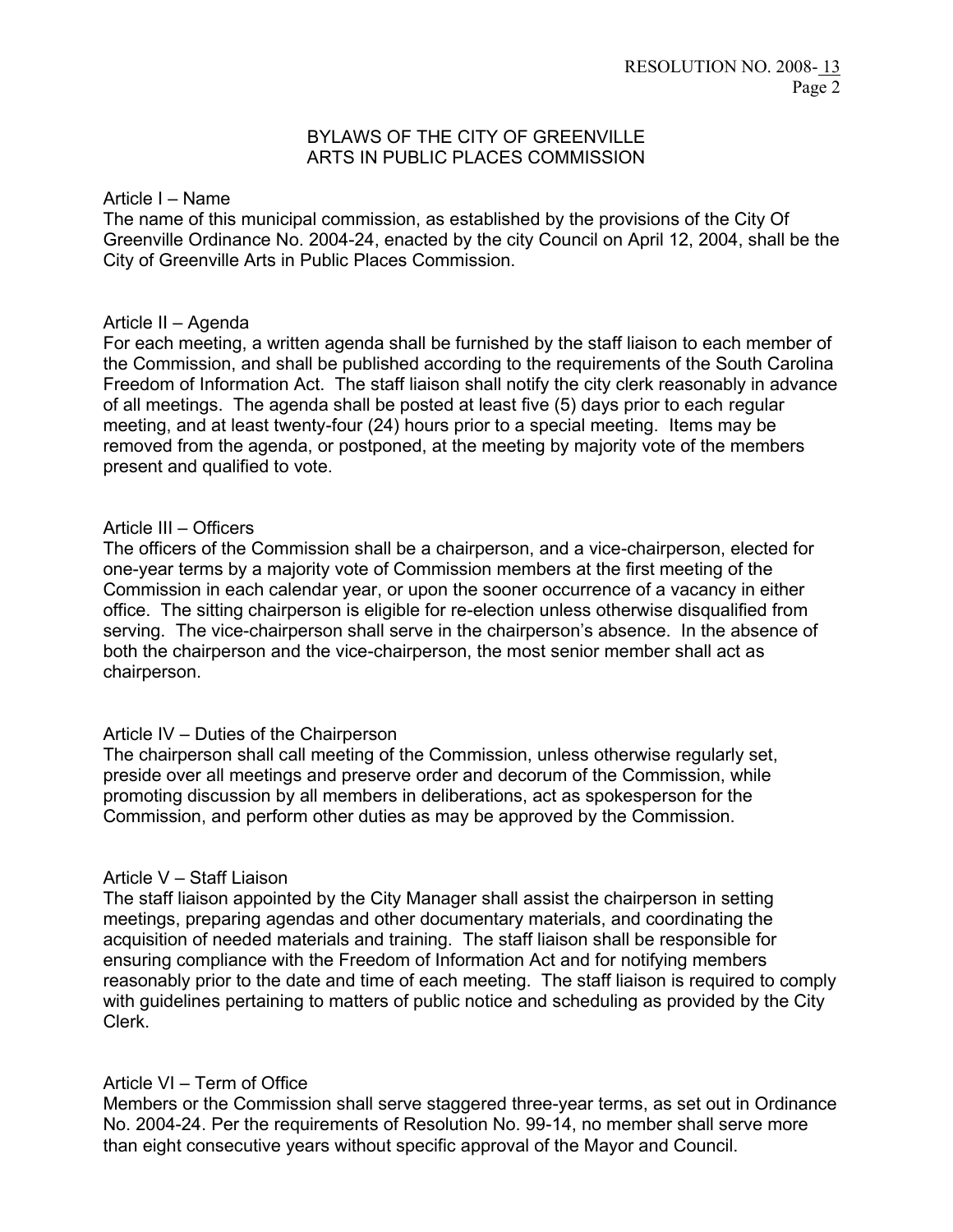### Article VII – Resignations of Members

Resignations shall be submitted in writing addressed to the chairperson and shall become effective upon such date as the resigning member shall specify, and if not specified, upon receipt by the chairperson. Copy of the resignation shall be sent by the chairperson to the Mayor and Members of City Council.

## Article VIII – Meetings

The Commission shall hold meetings as determined necessary and called by the chairperson, designating the time and place, and called sufficiently early to meet the requirements of Article II, above. The Commission shall meet at least annually, during the month of January.

### Article IX – Quorum

A quorum for all meetings shall be a majority of the membership of the Commission. A quorum shall be present before any of the business of the Commission is conducted other than rescheduling a meeting.

### Article X – Attendance

Any member, who, for reasons other than sickness or bona fide emergency, misses three consecutive regular meetings, or 30 percent of all meetings within a calendar year, shall be removed from the Commission, the position shall be declared vacant by City Council, and Council shall fill the vacancy. Any member, who is unable to attend a meeting, whether regular or special, shall notify the staff liaison as soon as possible so that the staff liaison can report to the chairperson whether a quorum can be established.

#### Article XI – Voting

Commission members, including the chairperson, shall vote and shall not abstain from voting unless such member identifies a conflict of interest, in which event the member shall be excused from voting. The member shall state for the record the basis of the abstention and file a conflict of interest form with the stall liaison. Voting by proxy or absentee is prohibited.

#### Article XII- Ethics

Commissioners shall be subject to the provisions of the South Carolina State Ethics Act and City of Greenville's Code of Ethics.

## Article XIII – Rules of Order

Meetings shall be conducted in an orderly manner to ensure the fair treatment of all persons and issues before the Commission according the Robert's Rules of Order.

#### Article XIV – Amendments

The Bylaws of the Arts in Public Places Commission may be amended by absolute majority of the total members of the Commission, subject to the approval of City Council as provided for by municipal ordinance.